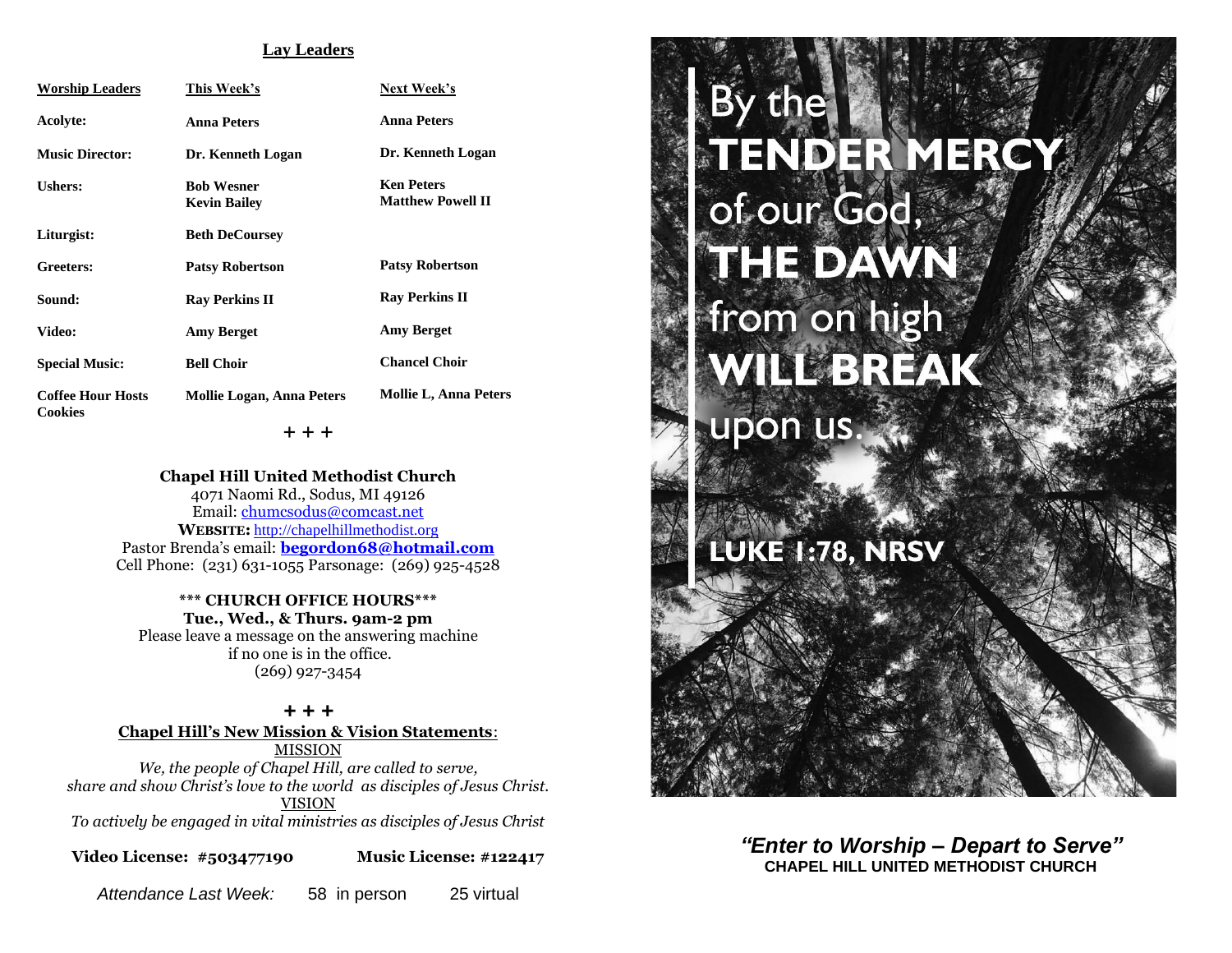## *We are so HAPPY you are attending worship service today! Please sign the Friendship Book found in the pews.*

*2nd Sunday in Advent*

|                                  | December 5, 2021<br>All of Us Ministers<br>Pastor Brenda Gordon                                                            |                                         |
|----------------------------------|----------------------------------------------------------------------------------------------------------------------------|-----------------------------------------|
| <b>Personal Prayer Request</b>   |                                                                                                                            | Pastor Brenda Gordon                    |
| <b>Welcome and Announcements</b> |                                                                                                                            | <b>Beth DeCoursey</b>                   |
|                                  | *Prelude $&$ Bringing in the Light<br>"Prepare the Way" anon. Swedish melody                                               | Kenneth Logan                           |
| <b>Advent Candle Lighting</b>    |                                                                                                                            |                                         |
| *Opening Hymn                    | "O Come, All Ye Faithful" vs 1,3, & 4                                                                                      | <b>UMH 234</b>                          |
|                                  | Sharing Our Joys and Concerns                                                                                              | Pastor Brenda Gordon                    |
| Prayer                           | The Lord's Prayer                                                                                                          | In unison                               |
|                                  | Special Music "O Come, O Come, Emmanuel" anon. melody Bell Choir                                                           |                                         |
| Scripture                        | Luke 1:67-79<br>Canticle of Zechariah (Responsive Reading)<br>Hymn Response "Hail to the Lord's Anointed" vs 1 & 4 UMH 203 | <b>Beth DeCoursey</b><br><b>UMH 208</b> |
| Sermon                           | "Praying in Advent"                                                                                                        | Pastor Brenda Gordon                    |
| Holy Communion                   |                                                                                                                            |                                         |
| Tithes & Offering<br>*Doxology   | Offertory "O Little Town of Bethlehem" anon. melody<br>*Offertory Prayer                                                   | <b>UMH 95</b>                           |
| *Hymn                            | "Love Came Down at Christmas"                                                                                              | <b>UMH 242</b>                          |
| *Benediction                     |                                                                                                                            | Pastor Brenda Gordon                    |
| Postlude                         | "Hail to the Lord's Anointed" anon. melody                                                                                 | Kenneth Logan                           |

### UMH = UNITED METHODIST HYMNAL (BLUE); TFWS= THE FAITH WE SING (BLACK); **WORSHIP & SONG (ON SCREEN)**; **HFG (Brown) Hymns for the Family of God**

\*Please stand if comfortably able.

## **FAMILY CARES & CONCERNS WEEKLY PRAYER LIST:**

Family & Friends of George Skibbe; Elva & Vern Fisher; Elliot Keys; Tom Johns; Calvin Prillwitz; Myron & Maudy Williams; Louise Grosse; Ruth Shuler; Judy Walter; Alivia & August Holmes (Elizabeth & Tom Sapp's grandchildren) on the death of their father.

## **KEEP IN OUR PRAYERS:**

Operation Christmas Child; Lily Mullen; Robert Dunbar; Jim & Gloria Dibbet; Michelle Dibbet; Elizabeth Sapp; Liz Burkhard; Nathan Lambrecht; Betty Arnt; Don & Norma Goldner; Ed McKenzie; Graydon Pope; Beth & Mike DeCoursey; Isaac Weir; Doris Moore; Bill Teichman; Delores Rogalski (Wally Bennett's cousin); Charlie Cantrell and Family; Dave & Sharon Henderson; Bonnie Saurbier; Sandy Young; Jean Rakauski; Mary Betz; COVID 19; United States Military and their families; The United Methodist Church; Our Government; victims of violence; individuals and families of those with addictions; people with special needs and those with mental health issues and their families.

## **FOR PRAYER CHAIN REQUESTS: PLEASE CONTACT THE OFFICE DURING OFFICE HOURS, OR PASTOR BRENDA AT THE PARSONAGE.**

**+ + +**

**General Conference Prayer Time**

Focus: **Pray that God will show you how the Church can and should be.**

## **Receiving Tithes**

We appreciate your gifts in the offering plate as they are passed, by mail, or online.

## **ANNOUNCEMENTS**

**Let's go to Bethlehem for Christmas**--virtually. Each chapter read in the Bible counts as one mile. Turn in your name and chapters read in designated container at church, or by phone or e-mail at church office. Miles to Bethlehem as of 11/28/21 we have traveled 4303 miles from Sodus. 96 Miles to go to Tripoli, Libya. We are 70% of the way to Bethlehem.

**Super Books on Sale 50% off Now only \$20 See Sandy Keath**